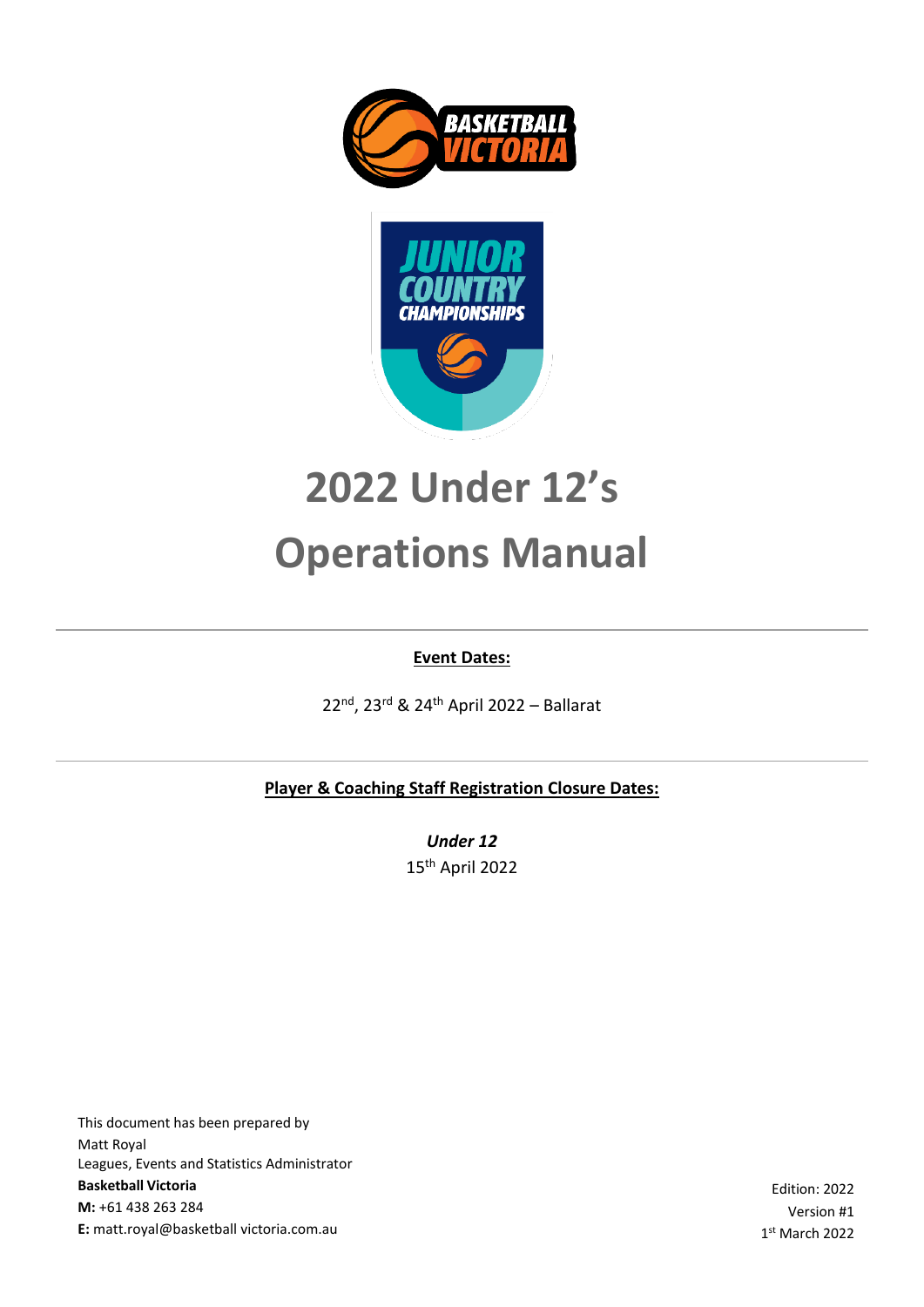## **Table of Contents**

| <b>Event Information</b>            | $\overline{\mathbf{2}}$ |
|-------------------------------------|-------------------------|
| <b>Event Contacts</b>               | $\overline{2}$          |
| <b>Event Venue</b>                  | $\overline{2}$          |
| <b>Event Administration</b>         | 2                       |
| <b>Internal First Aid</b>           | 2                       |
| Presentations                       | $\overline{2}$          |
| <b>Competition Structure</b>        | з                       |
| <b>Fixture Structure</b>            | 3                       |
| <b>Timing Rules</b>                 | 4                       |
| <b>Electronic Scoring</b>           | 4                       |
| <b>Game Operation Rules</b>         | 4                       |
| <b>Competition Information</b>      | 5                       |
| <b>Player Eligibility</b>           | 5                       |
| Age Group Guide                     | 5                       |
| Player and Coach Registration       | 5                       |
| <b>Competition Points System</b>    | 5                       |
| <b>General Rules</b>                | 6                       |
| <b>Policies and Procedures</b>      | 7                       |
| Zero Tolerance Policy               | 7                       |
| <b>Technical Foul Policy</b>        | 7                       |
| Man-to-Man / No Zone Defence Policy | 8                       |
| Mercy Rule                          | 8                       |
| <b>Team Staff Dress Code</b>        | 8                       |
| Blood Policy / Floor Wiping         | 8                       |
| <b>Heat Policy</b>                  | 9                       |
|                                     |                         |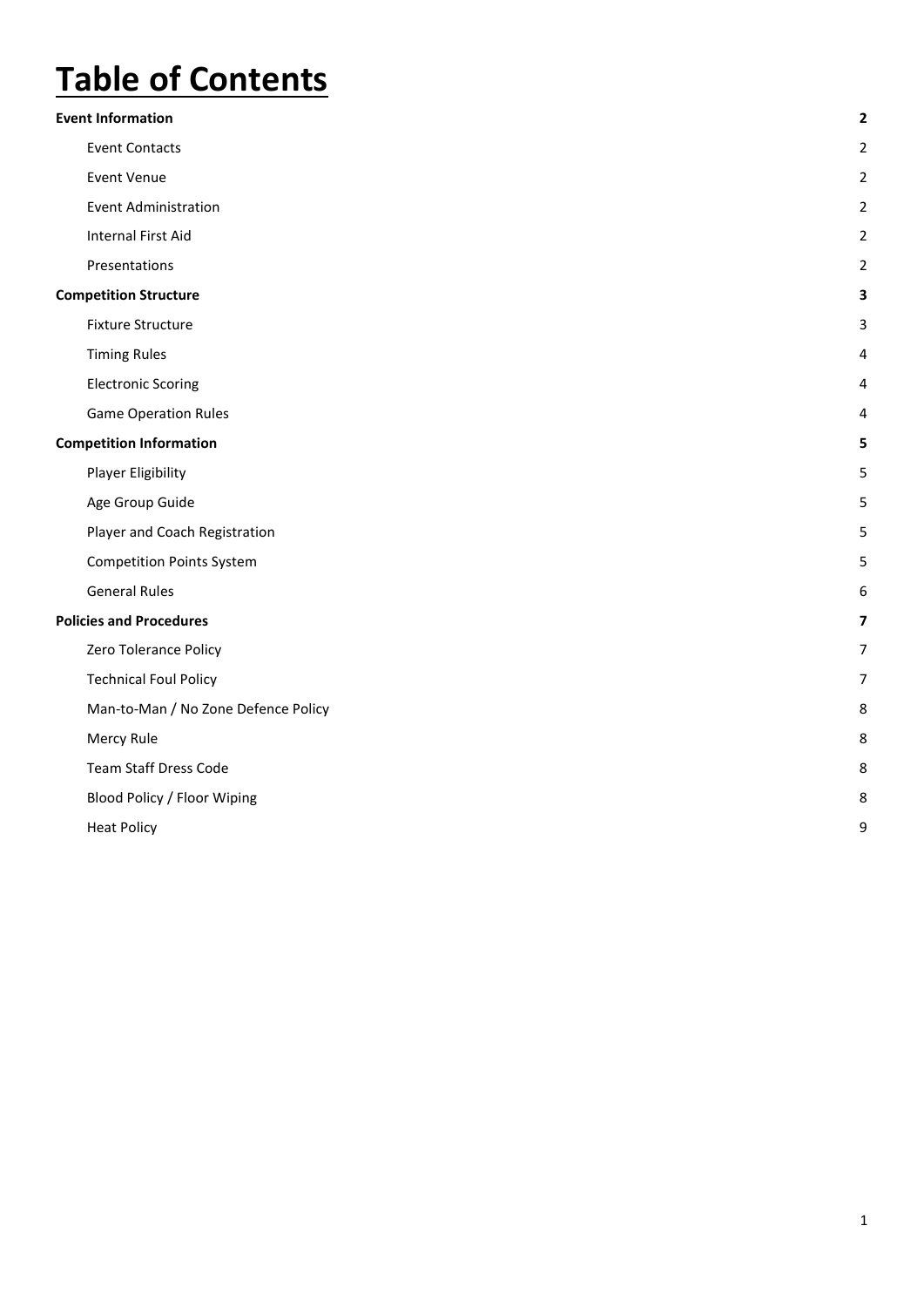## <span id="page-2-0"></span>**Event Information**

#### <span id="page-2-1"></span>Event Contacts

| Matt Roval   | Event Manager       | matt.royal@basketballvictoria.com.au   | 0438 263 284 |
|--------------|---------------------|----------------------------------------|--------------|
| Jordan Royal | Referee Coordinator | iordan.roval@basketballvictoria.com.au | 0438 836 801 |

#### <span id="page-2-2"></span>Event Venue

The venue to be utilised for this event in 2022:

- Selkirk Stadium 989 Norman Street, Wendouree
- Minerdome Corner Grevillea Road and Dowling Street, Wendouree

#### <span id="page-2-3"></span>Event Administration

All event administration will be done on site in the Tournament Admin Office at Selkirk Stadium. Event Administration includes;

- Fixtures & Results
- **Event Enquires**
- Volunteer/Staff Management

#### <span id="page-2-4"></span>Internal First Aid

A First Aid service will be available at Selkirk Stadium throughout the entirety of the event. However;

- All teams are expected to have their own basic first aid kits and attend to basic problems themselves
- Teams are responsible for after-hours treatment
- ONLY injuries sustained during the event will be treated
- Pre-match strapping will not take priority over treatment of injuries. (Players are to provide their own tape)
- <span id="page-2-5"></span>● Ice will be located in the First Aid Area.

#### Presentations

2 timeslots (10 matches) of Grand Finals will be held on Sunday 24<sup>th</sup> April at approx. 2.30pm & 3.30pm

Following each grand final time slot, presentations will occur for the 10 grand finalists. Attendance is compulsory for both teams and their coaching staff.

All winning teams will be required to get a team photo with the location to be determined at the presentations.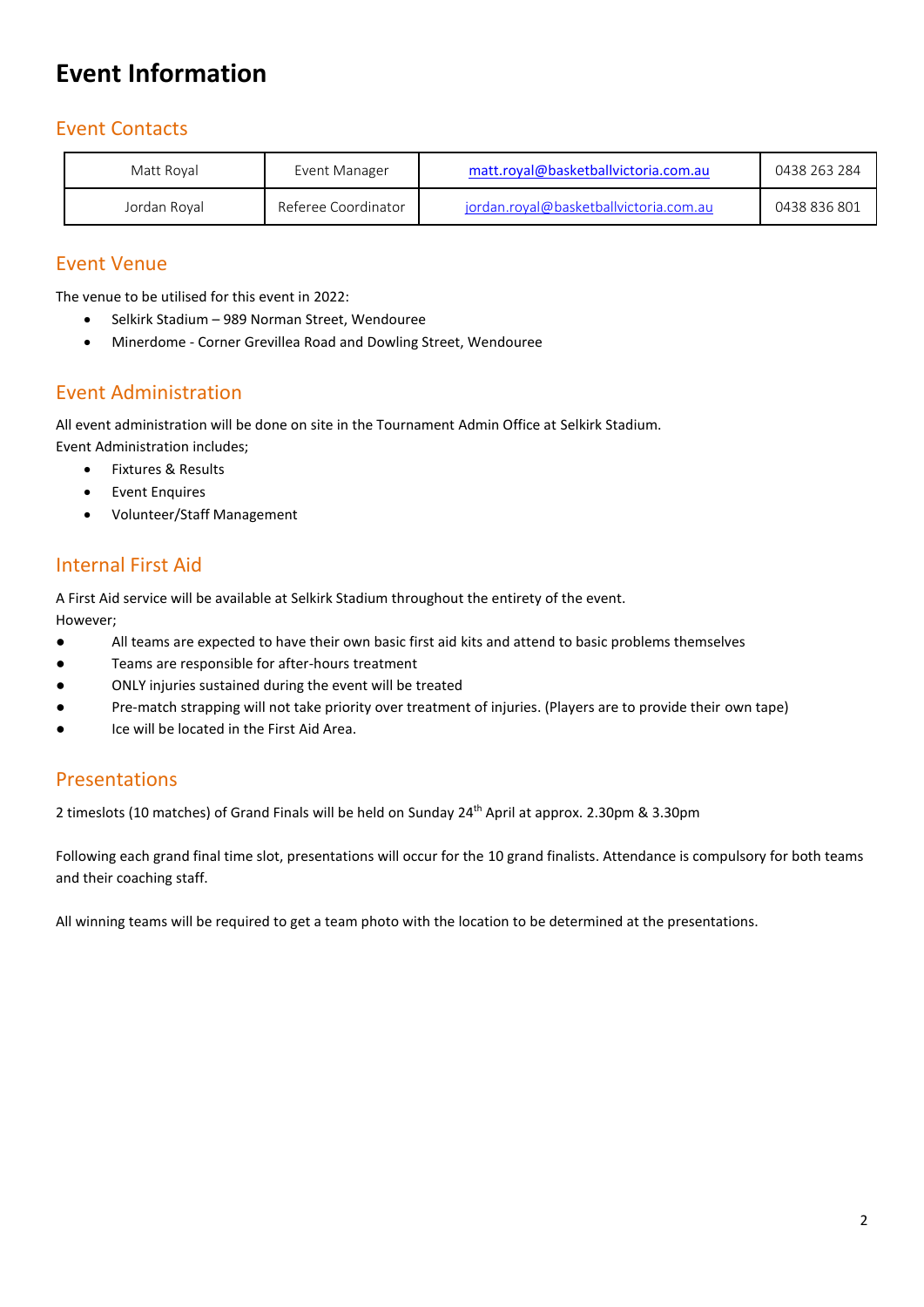## <span id="page-3-0"></span>**Competition Structure**

#### <span id="page-3-1"></span>Fixture Structure

Both Under 12 Boys and Girls competitions will consists of 37 teams.

There will be 8 Pools. 3 Pools (Pool A, Pool B & Pool C) of 4 teams and 5 Pools (Pool D, Pool E, Pool F, Pool G & Pool H) of 5 teams.

Each team will play against the other teams in their pool on Day 1.

Teams that finished  $1^{st}$  &  $2^{nd}$  in each pool will enter Division 1 & 2 section for Day 2. Teams that finished  $3^{rd}$  & 4<sup>th</sup> in their pool will enter Division 3 & 4 section for Day 2. Teams that finished 5<sup>th</sup> in their pool will enter Division 5 section for Day 2.

Division 1 & 2 will be allocated into 4 pools (Pool A, Pool B, Pool C & Pool D) of 4 teams. Each team will play against the other teams in their pool on Day 2.

Division 3 & 4 will be allocated into 4 pools (Pool A, Pool B, Pool C & Pool D) of 4 teams. Each team will play against the other teams in their pool on Day 2.

Division 5 will play a round robin format against all teams with the final round of the round robin occurring on Day 3.

Teams will then enter the knockout phase of the competition on Day 3 These will be as follows;

| <b>Division 1</b>                                 | <b>Division 2</b>              |
|---------------------------------------------------|--------------------------------|
| $QF1 - 1^{st}$ Pool A vs $2^{nd}$ Pool D          | QF1 - 3rd Pool A vs 4th Pool D |
| $QF2 - 1$ <sup>st</sup> Pool B vs $2^{nd}$ Pool C | QF2 - 3rd Pool B vs 4th Pool C |
| $OF3 - 1st$ Pool C vs $2nd$ Pool B                | QF3 - 3rd Pool C vs 4th Pool B |
| $QF4 - 1$ <sup>st</sup> Pool D vs $2^{nd}$ Pool A | QF4 – 3rd Pool D vs 4th Pool A |
| <b>Division 1</b>                                 | <b>Division 2</b>              |
| SF1 - Winner QF1 vs Winner QF3                    | SF1 - Winner QF1 vs Winner QF3 |
| SF2 – Winner QF2 vs Winner QF4                    | SF2 – Winner QF2 vs Winner QF4 |
| <b>Division 1</b>                                 | <b>Division 2</b>              |
| <b>Grand Final</b>                                | <b>Grand Final</b>             |
| Winner SF1 vs Winner SF2                          | Winner SF1 vs Winner SF2       |
|                                                   |                                |
| <b>Division 3</b>                                 | <b>Division 4</b>              |
| $QF1 - 1$ <sup>st</sup> Pool A vs $2^{nd}$ Pool D | QF1 - 3rd Pool A vs 4th Pool D |
| $QF2 - 1st$ Pool B vs $2nd$ Pool C                | QF2 - 3rd Pool B vs 4th Pool C |
| $QF3 - 1st$ Pool C vs $2nd$ Pool B                | QF3 - 3rd Pool C vs 4th Pool B |
| $QFA - 1st$ Pool D vs $2nd$ Pool A                | QF4 - 3rd Pool D vs 4th Pool A |
| <b>Division 3</b>                                 | <b>Division 4</b>              |
| SF1 - Winner QF1 vs Winner QF3                    | SF1 - Winner QF1 vs Winner QF3 |
| SF2 - Winner QF2 vs Winner QF4                    | SF2 – Winner QF2 vs Winner QF4 |
| <b>Division 3</b>                                 | <b>Division 4</b>              |
| <b>Grand Final</b>                                | <b>Grand Final</b>             |
| Winner SF1 vs Winner SF2                          | Winner SF1 vs Winner SF2       |

| <b>Division 5</b>        |
|--------------------------|
| $SF1 - 1st$ vs 4th       |
| $SF2 - 2nd$ vs 3rd       |
| <b>Division 5</b>        |
| <b>Grand Final</b>       |
| Winner SF1 vs Winner SF2 |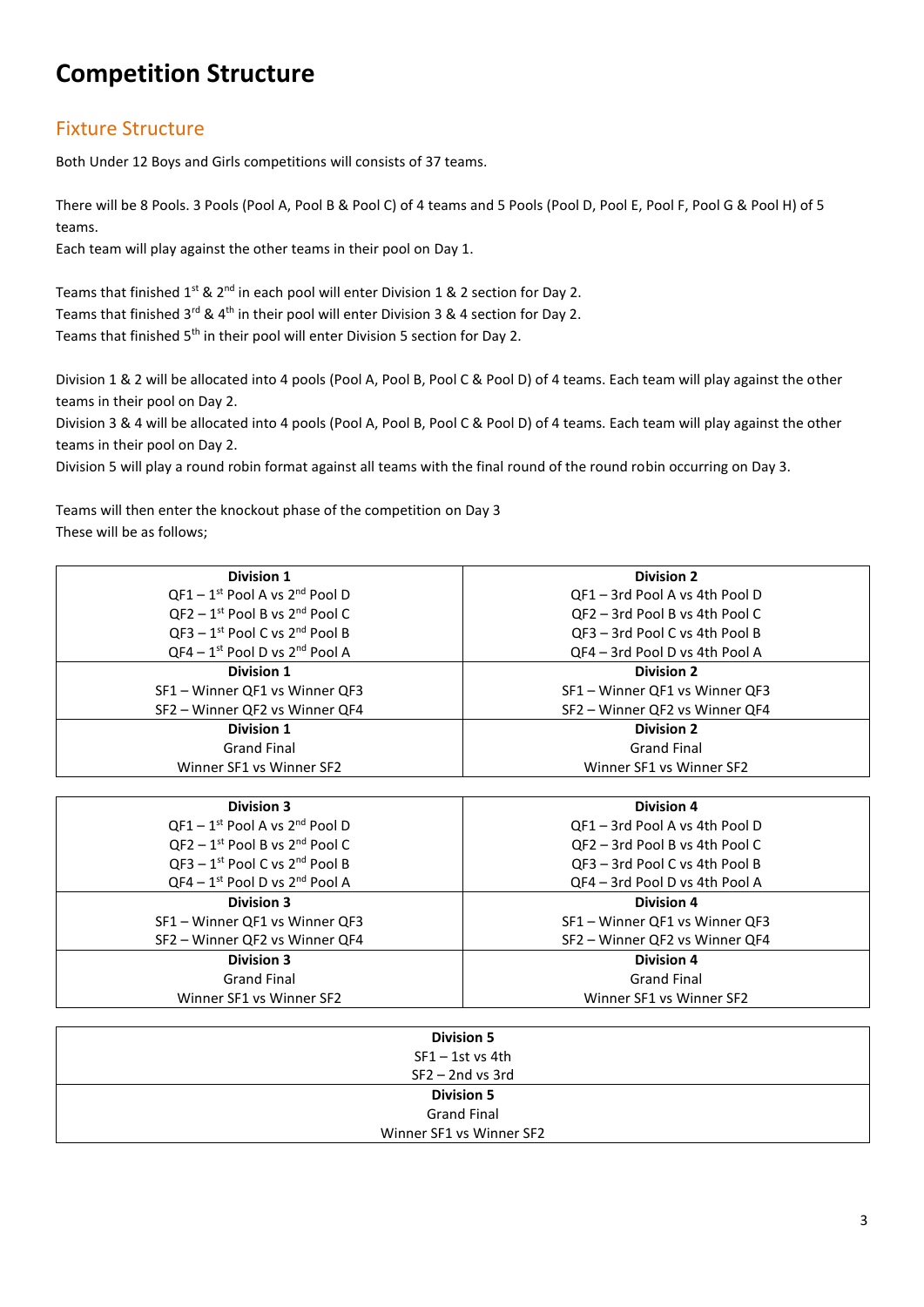#### <span id="page-4-0"></span>Timing Rules

All matches will implement the following Timing Rules based on a 60-minute time slot;

- 2 x 20 Minute Quarters.
- The half time break will be two 2 minutes.
- Clock stops on all whistles in the last one (1) minute of the first half and the last two (2) minutes of the 2nd Half and all time-outs.
- Each team will have 4 time-outs per match, (2 available in the 1st half & 2 available in the 2nd half).
- If scores are tied at the end of regulation, extra period/s of 3 minutes will be used to determine a winner.
- In the event of an extra period, each team will be granted (1) timeout.
- A minimum of 3 minutes will be granted for warm up time.
- In the event of extreme hot weather, the heat policy may be enforced.

#### <span id="page-4-1"></span>Electronic Scoring

For this event we will be using the PlayHQ Electronic scoring software for all games.

- A maximum of 10 players will be accepted per team, per game.
- A post-match summary will be available on-line for each match approximately 15 minutes following the match.

#### <span id="page-4-2"></span>Game Operation Rules

| 3 Point Line       | 3 Point shots count for all competitions<br>If there are two 3 Point lines on the court, the outside 3 Point line is to be used.                                                                                                                                                                                                   |  |  |  |
|--------------------|------------------------------------------------------------------------------------------------------------------------------------------------------------------------------------------------------------------------------------------------------------------------------------------------------------------------------------|--|--|--|
| <b>Ball Size</b>   | All matches will use a size 5 (69.5cm) BV Approved Spalding basketball.                                                                                                                                                                                                                                                            |  |  |  |
| <b>Score Table</b> | Each team must supply 1 (one) competent score table officials for each of their games. The score<br>table should consist of a person for the electronic scoring and the game clock (scoreboard).<br>The first team listed will be responsible for the game clock and the second team listed responsible<br>for electronic scoring. |  |  |  |
|                    | If a team cannot provide a score table official the Manager and/or coach of the team will be<br>required to fill the position. If they are unwilling or unable to fill these positions, the game will be<br>classified a forfeit by the team unable to provide the bench official/s.                                               |  |  |  |
| Sin Bin            | Sin Bin Rule will be enforced<br>Five (5) minutes of playing time on the bench (time outs not included) for any player/coach<br>receiving a technical foul throughout the tournament.                                                                                                                                              |  |  |  |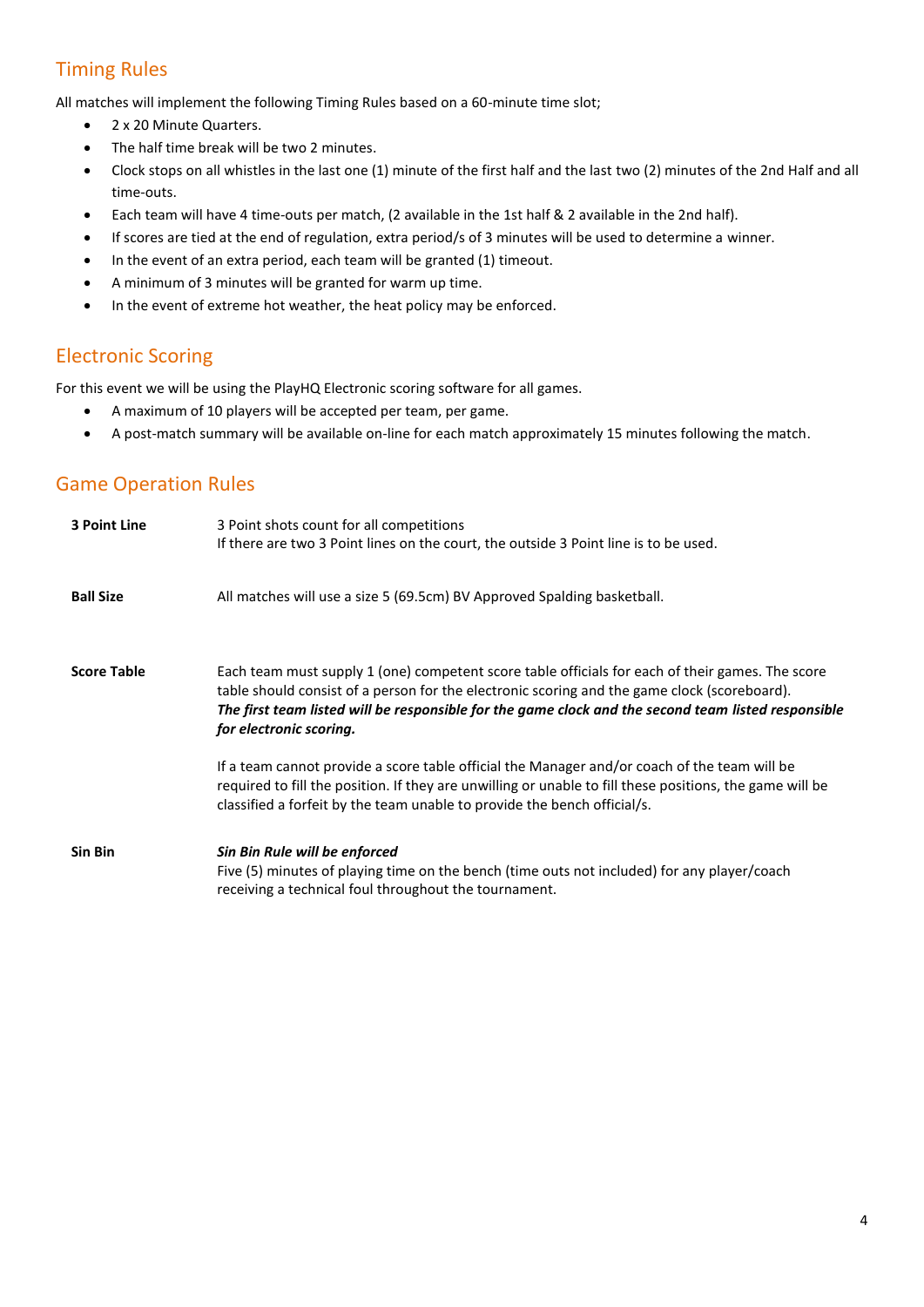## <span id="page-5-0"></span>**Competition Information**

#### <span id="page-5-1"></span>Player Eligibility

For an Athlete to be eligible to represent an Association at the Country Championships they must satisfy the following criteria;

- 1. The Athlete must reside at a "Country" residential address as defined by the Basketball Victoria High Performance Boundary.
- 2. The Athlete must be a registered, financial and regularly competing member of the Associations current domestic competition.

*Regularly competing means qualified for domestic finals.*

If an athlete is eligible to represent two or more associations, the athlete will determine which representative program they wish to play for.

#### <span id="page-5-2"></span>Age Group Guide

For 2022 the age groups are as listed;

| Age Group<br>Top Age |                  |    | <b>Bottom Age</b>  |
|----------------------|------------------|----|--------------------|
| Under 12             | 1st January 2011 | to | 31st December 2012 |

<span id="page-5-3"></span>\*Players can play up an age group

#### Player and Coach Registration

All players and coaching staff (including team managers) will be required to register themselves online into their team using the PlayHQ registration form (this is set up by each association) by the closure date stipulated on the front page.

General information for all players & coaches will be required, this will include;

- Name
- Date of birth
- **Gender**
- Residential Address
- Singlet Number
- Working with Children Check details (Coaching staff & Team Managers only)
- Coach Accreditation Details (Coaching staff only)

#### <span id="page-5-4"></span>Competition Points System

Each game played at the Championships will have a result. If scores are tied at the end of regulation, an extra period/s of 3 minutes will be used to determine a winner.

Points for Pool/Round games will be awarded as follows; Win =  $3$  points Loss =  $1$ -point Forfeit =  $0$  points

Ties for position will be decided as follows;

- 3 Way Tie = percentage on matches between teams who are equal on points.
- 2 Way Tie = result/s of matches between the two teams concerned.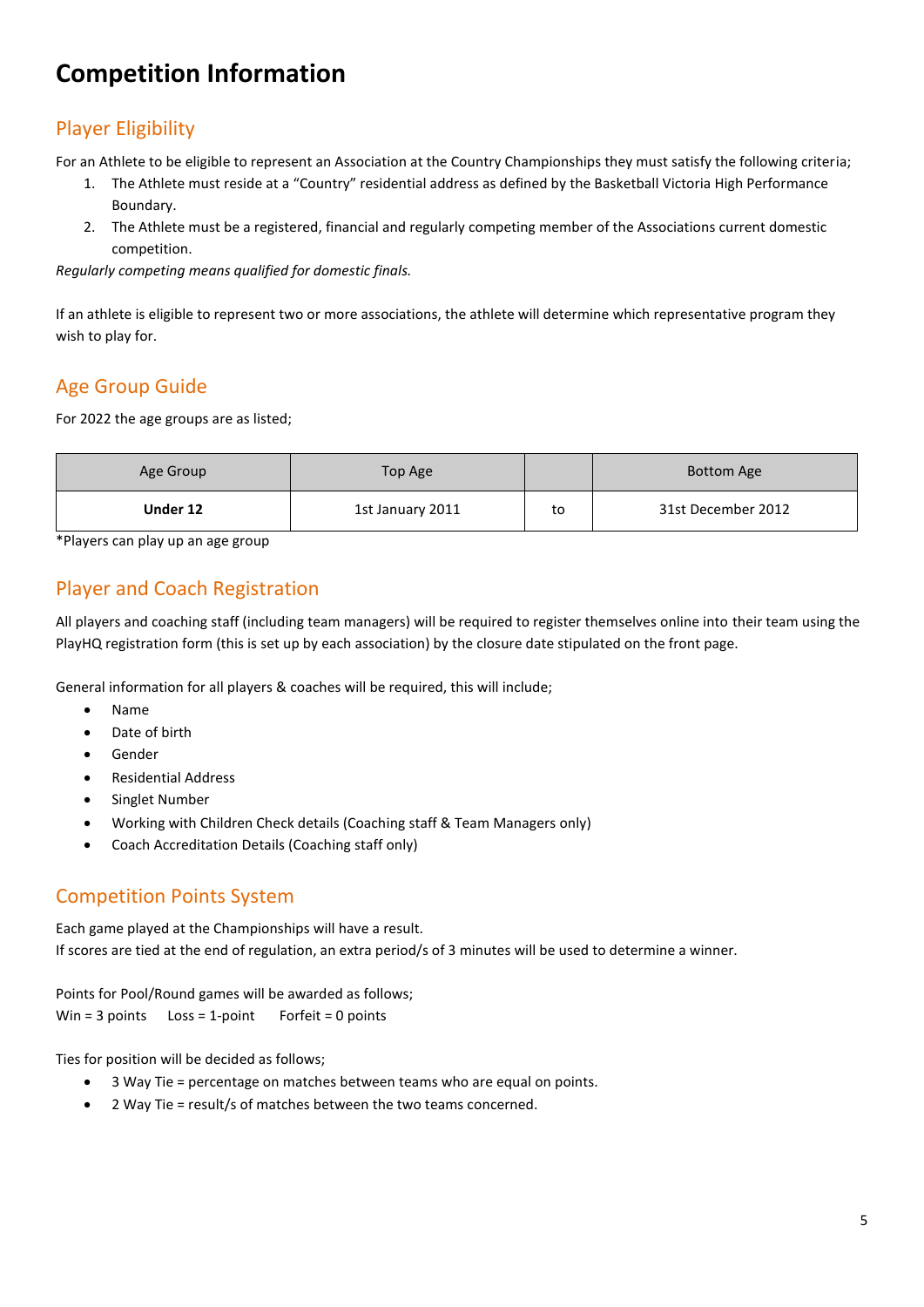#### <span id="page-6-0"></span>General Rules

- 1. For each minute a team is late for their scheduled match, their opponents will be awarded 2 points up to ten (10) minutes when the match will be forfeited. Result to read 20-0.
- 2. A team which forfeits a match for any reason will be fined at \$150 per game once the fixture has been published. It is \$300 per game once the competition has commenced.
- 3. A player will not be allowed on to the court unless wearing their teams' correct uniform.
	- Correct Uniform: exactly the same design and coloured tops and shorts as the remainder of the team (Tops to display "permitted numbers" as per FIBA & BA regulations).
- 4. All teams must bring with them an 'alternative colour' set of uniforms to every match. Failure to do so will result in a \$150 fine.
- 5. The Court Supervisor will determine whether a clash of uniform colours exists in conjunction with the Referees/Referee Coaches. In the case of a clash of playing colours;
	- If both teams have an alternative set, a toss of a coin by the Court Supervisor will decide which team wears the alternative set.
	- If only one team has an alternative set, then that team will wear the alternative set and the other team will be fined \$150
	- If both teams fail to bring an alternative set and an alternative set is not available, then both teams forfeit and incur a \$150 fine each.
- 6. A team is not permitted to commence a match with less than five (5) eligible players.
- 7. A team may use as many different eligible players as they desire during the championships, but a maximum of ten (10) players can be used in any one match.
- 8. Any team which plays an ineligible player will be subject to a penalty which will include forfeiting all matches in which that player participated based on whether that players name appeared on the electronic scoring system.
- 9. There is not a minimum number of games a player must play to be eligible to play in a finals match.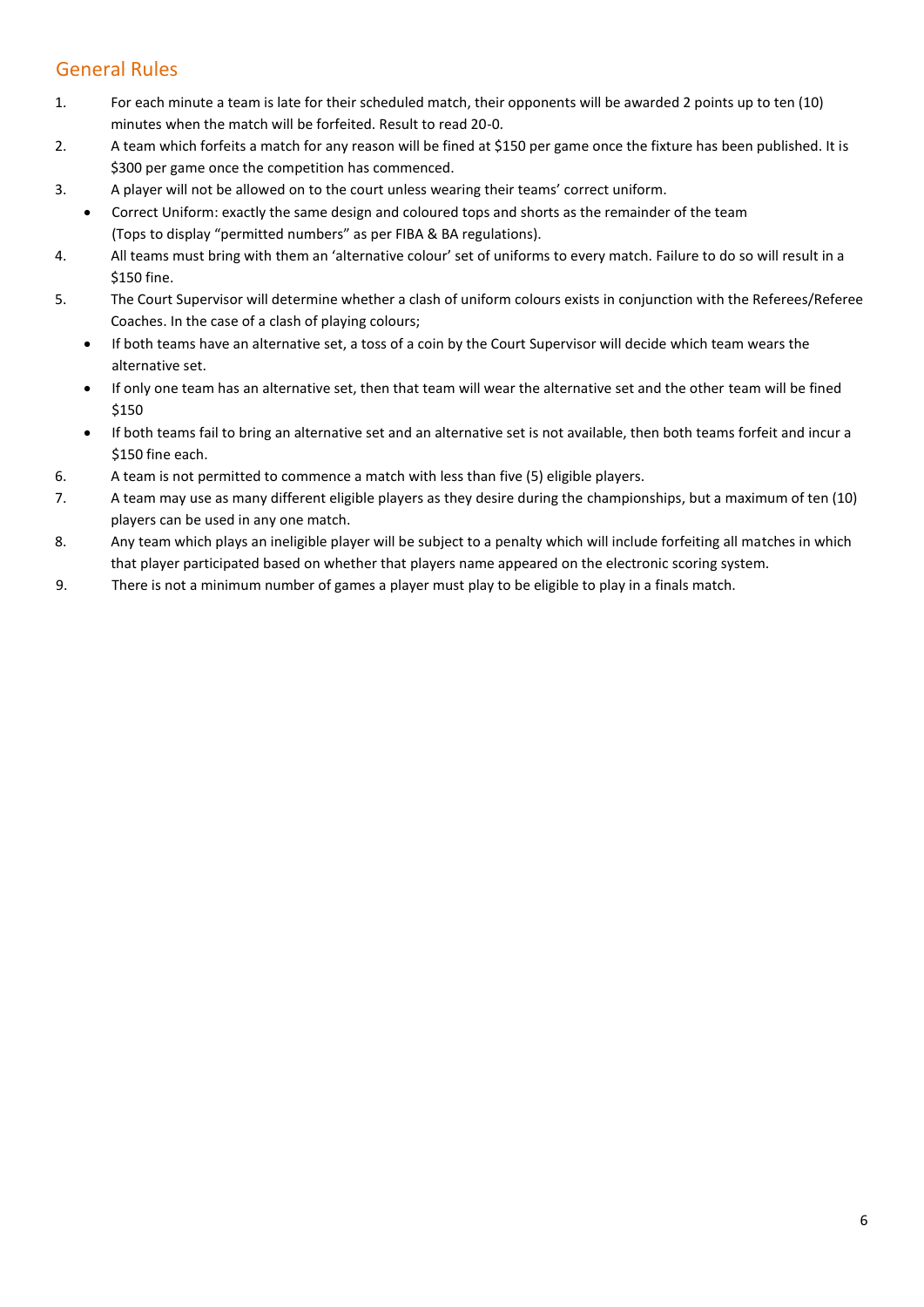## <span id="page-7-0"></span>**Policies and Procedures**

#### <span id="page-7-1"></span>Zero Tolerance Policy

The following policy and procedure will be in effect at all games which form part of the Victoria Junior Country Championships. There will be a zero-tolerance policy towards any inappropriate or abusive behaviour from team officials, parents or spectators towards game referees, players, score bench personnel or members of the public.

Any person who feels the necessity to:

- Persistently or wilfully question or challenge the rulings of the referees
- Berate or abuse referees
- Berate or abuse players
- Berate or abuse parents or spectators
- Display conduct which is inappropriate in a junior sporting environment;

should expect to be disqualified from the game and be required to leave the court area. This disqualification notification may be issued by the Referee Supervisor or Event Staff.

Any spectator observing instances of the above behaviour should immediately report this behaviour to the Court Supervisor or an official representing Basketball Victoria.

Whether or not technical fouls have been called against any team official or not during the game will have no bearing on the decision to disqualify any team official under this policy. Warnings are not required to be given in the event of the above action becoming necessary and failure to heed the disqualification will result in the team of the disqualified official forfeiting the game in question.

Any appeals against disqualification under this policy should immediately be directed to Basketball Victoria.

The Game officials appointed by BV also have the power under rules in operation to utilize all available powers to control the game and the surrounding court area.

Please note that any action taken under this new policy and procedure is entirely separate to any action that may be necessitated by law under Child Protection Legislation or Basketball Victoria Member Protection policy.

This action has become necessary due to the reported instances of inappropriate and abusive behaviour in sanctioned events thus far and our desire to nurture a safe competitive environment for all participants.

I would implore any team official who feels that they cannot refrain from the above behaviour not to participate in the Championships henceforth.

Team officials who would like to offer feedback or request clarification on officiating issues should either speak to a Referee Supervisor at an appropriate time or direct their correspondence to Basketball Victoria.

The health of our game depends on the nurture and development of game officials. The realistic barometer of the health of any Basketball Association is their capacity to provide well organised and officiated competitions for the communities they service. It is the aim of Basketball Victoria Country to help associations increase this capacity.

#### <span id="page-7-2"></span>Technical Foul Policy

The Junior Country Championships will implement the Basketball Victoria Technical Foul policy. All technical fouls will result in a penalty of 2 free throws plus possession.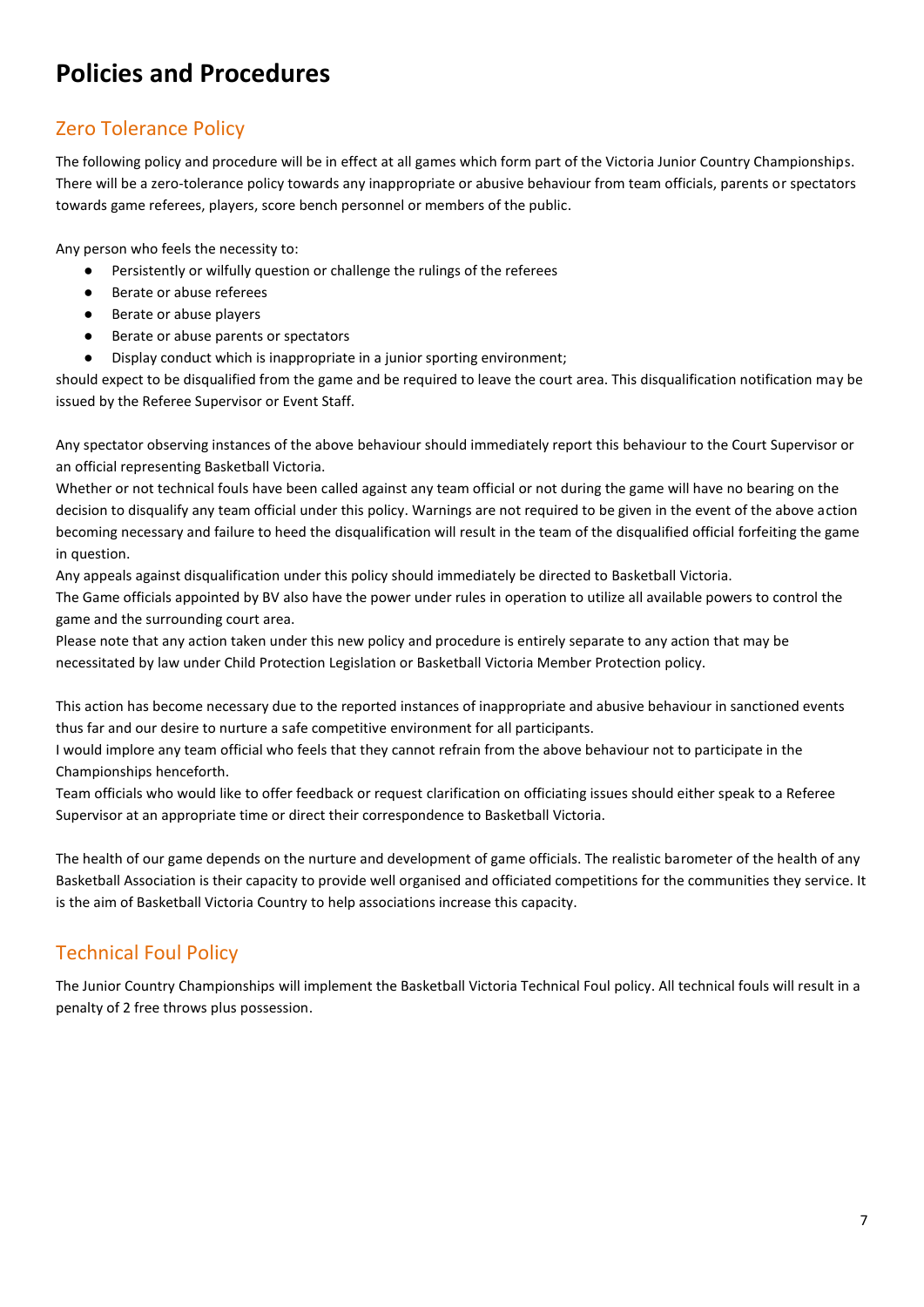#### <span id="page-8-0"></span>Man-to-Man / No Zone Defence Policy

For this event Basketball Victoria will implement the "Man 2 Man" defence policy. The policy can be found by following [this link.](https://basketballvictoria.aws-sydney.thirdlight.com/link/l0r8g4gdyn32-4g6bhi)

#### <span id="page-8-1"></span>Mercy Rule

The Mercy rule will be implemented once a team is leading by 30 points throughout the entire event. The leading team will be required to pull their defence back to inside their defensive 3-point line.

• Man-to-Man defence policy still needs to be followed.

#### <span id="page-8-2"></span>Team Staff Dress Code

#### **Overall Standards;**

All team staff shall be required to dress in a way that clearly distinguishes them as part of the team.

The practical implications of this are:

#### **Coaches, Assistant Coaches & Team Managers**

- Coaching staff and team managers must wear a club branded shirt.
- It is acceptable that coaches wear shorts, however, these must follow the description of neat casual.
- Shoes must be clean and tidy.
- Open toed footwear is not acceptable.
- No hats are to be worn on the team bench.

#### <span id="page-8-3"></span>Blood Policy / Floor Wiping

Team Managers of any team involved in an incident involving blood will be responsible for the removal of blood from the court surface during the event. Blood Kits will be available to assist.

Each team will be required to monitor and wipe any water, sweat, etc from the half of the court in front of their team bench. Towels will be made available for this purpose.